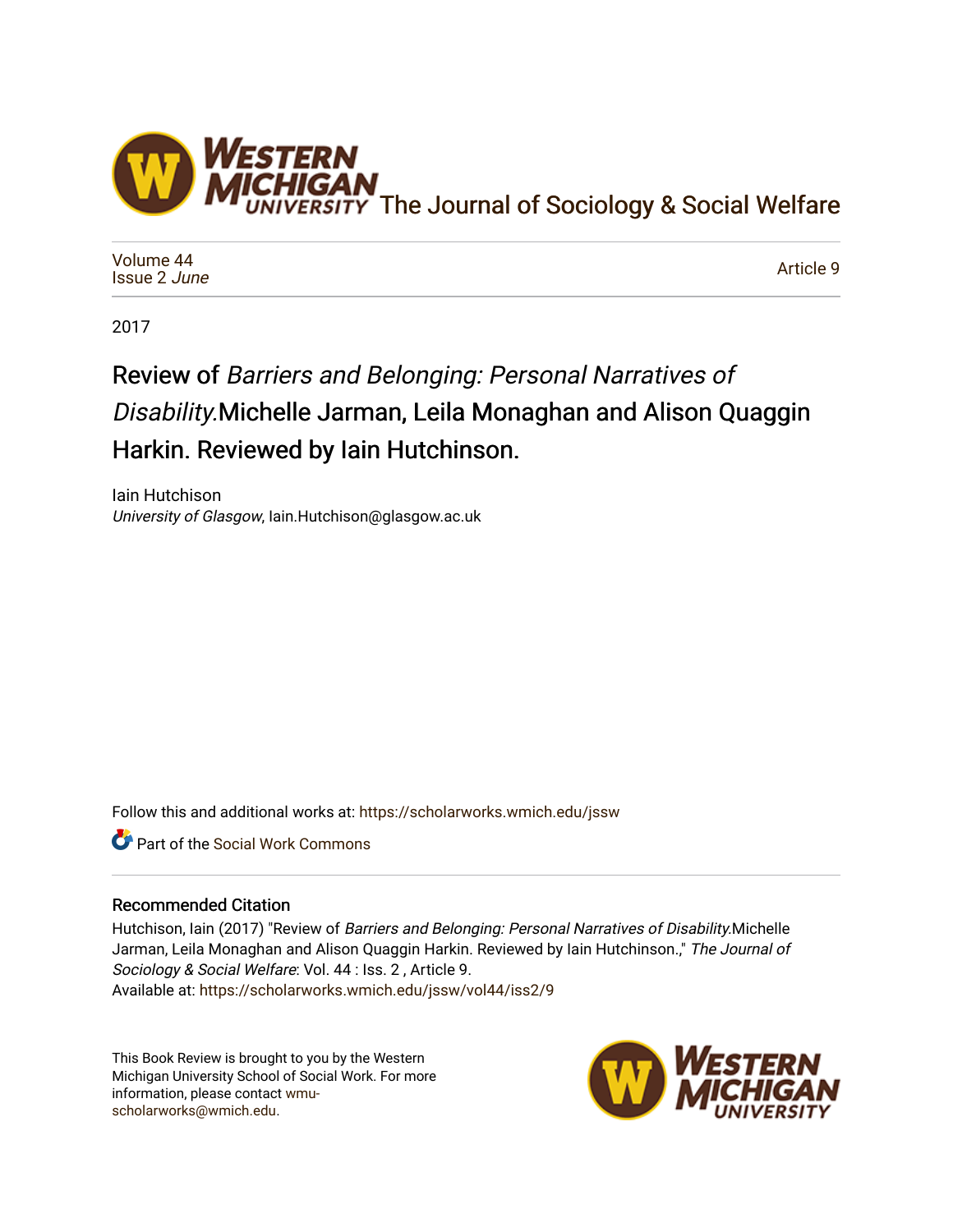## Book Reviews

Michelle Jarman, Leila Monaghan and Alison Quaggin Harkin, *Barriers and Belonging: Personal Narratives of Disability.* Temple University Press (2017), 296 pages, \$39.95 (paperback and e-book), \$94.50 (hardcover).

The subtitle of *Barriers and Belonging* states that it is a collection of personal narratives of disability. However, we have to dig a little deeper to appreciate the specific scope of these narratives. They actually come from quite a focused group of contributors, the introduction informing readers that the essays reflect the disability experience of contemporary students in the United States and Canada. The thirty-seven narratives that follow reflect the very recent past, showcasing student perspectives, particularly of those guided by disability studies in formulating new outlooks to their lives. Indeed, a notable aspect of these offerings is that they are from students and young academics with a wide range of impairments. Many have experienced marginalization in childhood and adolescence, times when their worth was challenged by a medical model of disability and ableist attitudes. It is perhaps not surprising that many of the contributors have gone on to develop proactive roles such as advocacy and counseling in disability circles.

A recurring theme arises in several of the reflections, where contributors freely admit that they are addressing and describing for the first time in an open forum their very personal challenges and hurts. For many, entrance to university education and consequent exposure to disability studies has proven to be a cathartic, revolutionary moment, leading them to reappraise their own experience of disability in a new light. Emily Michael describes this process succinctly when she writes, "I offer others a new perspective of me as I accept a different vision of

Journal of Sociology & Social Welfare • June 2017 • Volume XLIV • Number 2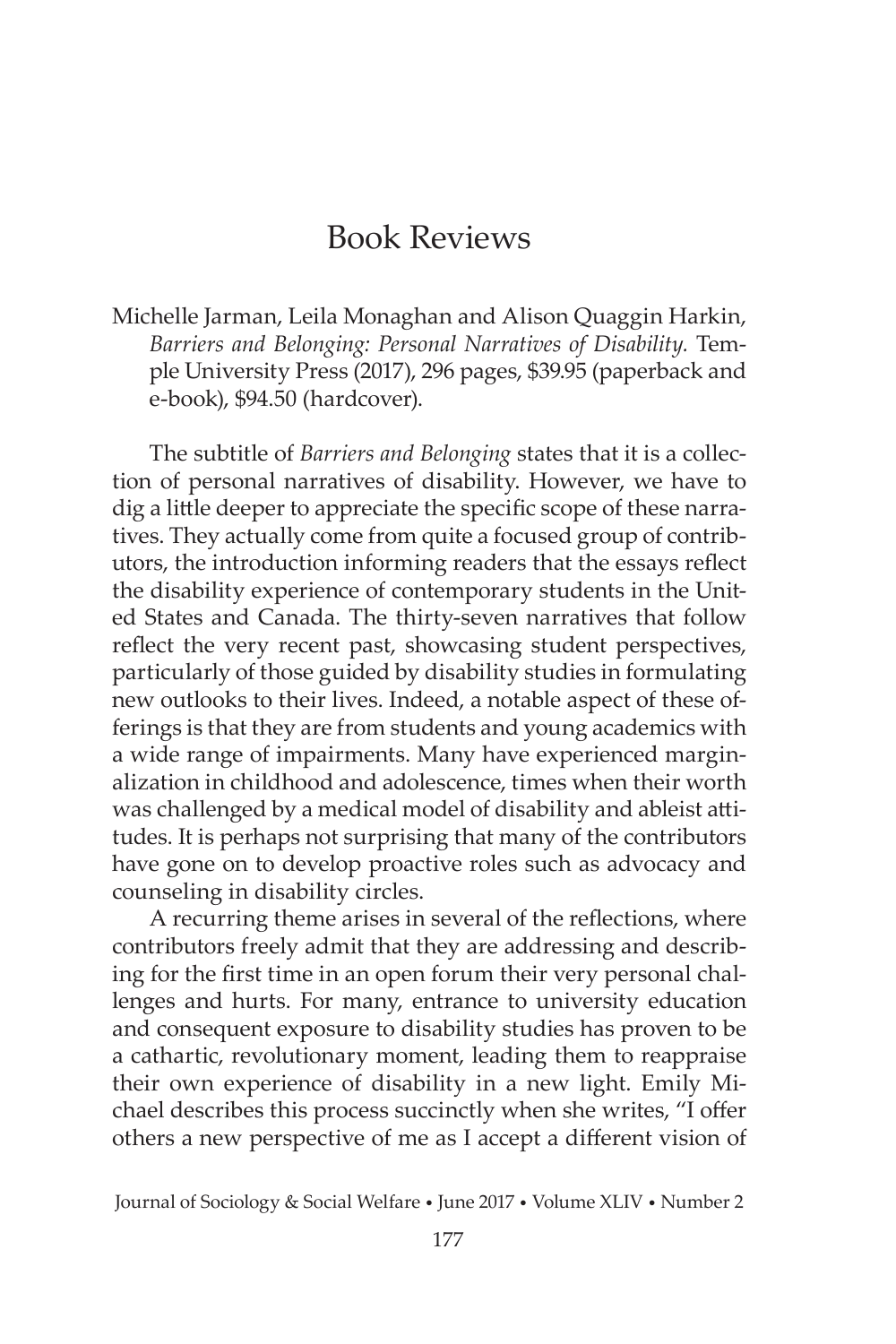myself" (p. 156). Similarly, Adena Rottenstein reveals that "… the idea that there was nothing inherently wrong with being disabled was a profound challenge to the way I saw the world" (p. 226). Likewise, Allegro Heath-Stout asserts that "… there is no universal disabled experience" (p. 183).

The collection reflects the great diversity of impairment experiences and indeed stimulates fresh thought, not only on the wider concepts of what constitutes impairment and disability, but also on the ways different individuals chose to express themselves and interact with those around them. Contributors range from those who have to counter presumptions that arise from a very visibly apparent impairment, to those with less visible impairments that result in responses such as that expressed by Catherine Graves: "If you don't look sick, you must not be sick" (p. 108). Nancy La Monica challenges those who endeavor to 'pass' as engaging in a form of denial, while Suzanne Walker shows that being encouraged by her college to self-identify highlights the challenges of 'coming out.' (p. 211) There are also justified attacks on groups that intervene in disabled lives while largely excluding disabled people from their governance and intervention strategies. Lydia Brown, for example, provides a detailed explanation of how the Autism Self Advocacy Network was a direct response to frustrations experienced among people with autism with Autism Speaks.

The stories are presented in six loose groupings. Each of these sections is preceded by an overview from the editors. Narratives are given context by inclusion of a brief biography of the writer, excepting those preferring to preserve their privacy. As a disability studies tool, each section concludes by suggesting themes to provoke thought and discussion, and offering guidance for links between stories within and across sections. This cross-sectional linkage gives the collection fluidity and encourages students to consider the complexities surrounding diverse experiences on a wide range of levels.

One of the greatest strengths of *Barriers and Belonging* is the way we are stimulated to reflect upon what society considers to be disability, not least because many of the writers express how they have gone through often complex journeys in their own evaluations of disability. As Leila Monaghan writes in the concluding afterword, "… not only are there differences between